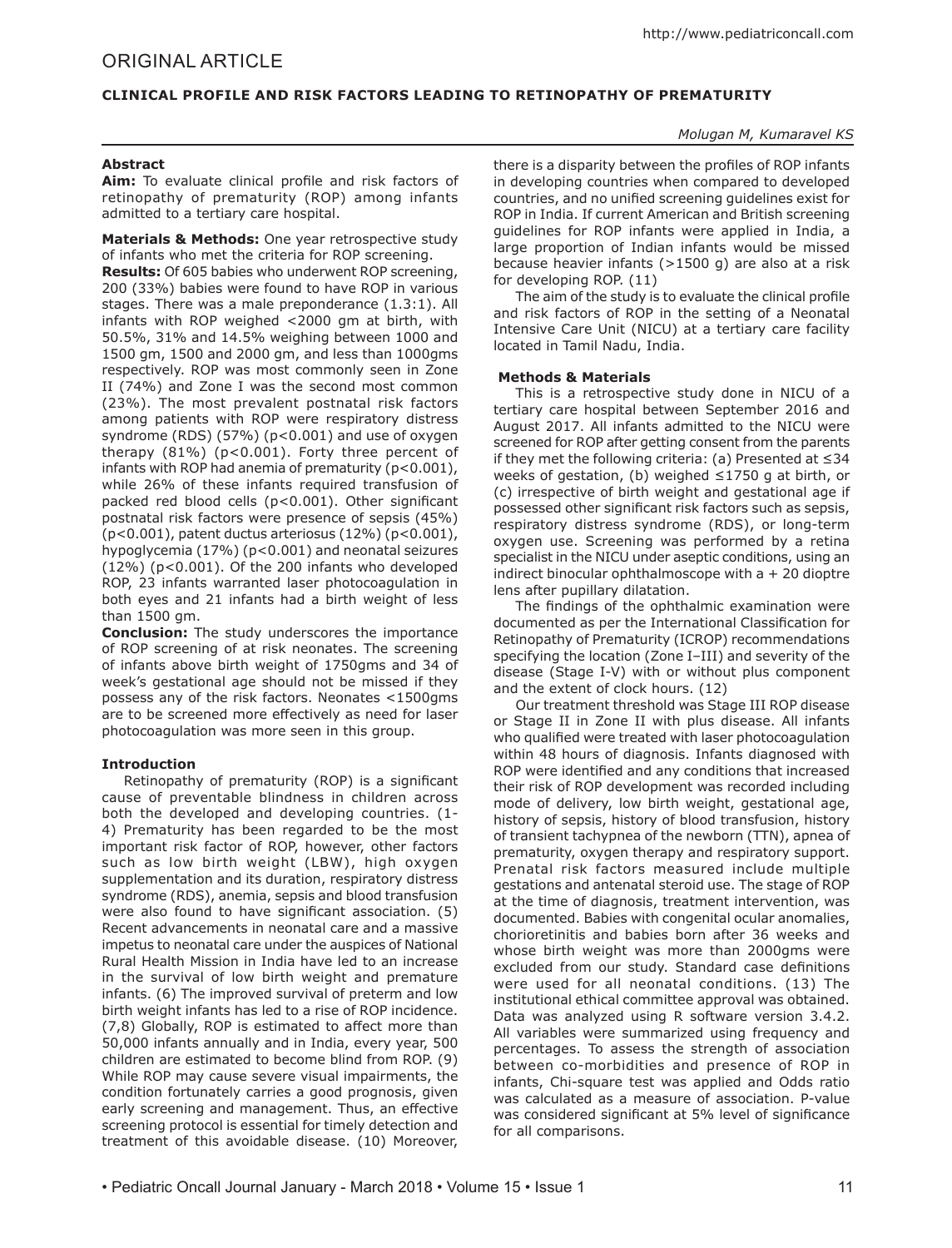### **Results**

A total of 5036 infants were admitted to the NICU between September 2016 and August 2017. Of 5036 infants, 605 babies underwent ROP screening. Two hundred (33%) out of 605 babies were found to have ROP in various stages. Patients with ROP showed a male predominance (1.3:1). The clinical parameters of gestational age, birth weight, stages of ROP and need for laser treatment is depicted in Table 1. Mean gestational age was 31+2.8 weeks and ranging from 26 to 36 weeks. The average gestational age among infants with severe ROP requiring laser treatment was 30+2.9 weeks ranging from 26 to 32 weeks gestational age. In the ROP group, 17 infants had a birth weight of more than 1750 gm and 21 infants were more than 34 weeks of gestational age. They were included in the study group as they had other significant risk factors. The most prevalent postnatal risk factors among patients with ROP were RDS and use of oxygen therapy. Fifty-seven percent of patients with ROP experienced RDS and 81% needed oxygen

| <b>Variables</b>               | ROP (n=200)    | ROP %    | <b>Required laser therapy</b><br>$(n=23)$ |  |  |  |  |
|--------------------------------|----------------|----------|-------------------------------------------|--|--|--|--|
| <b>Birth Weight (grams)</b>    |                |          |                                           |  |  |  |  |
| < 1000                         | 29             | 14.5     | 3                                         |  |  |  |  |
| 1001-1500                      | 101            | 50.5     | 18                                        |  |  |  |  |
| 1501-2000                      | 62             | 31       | 2                                         |  |  |  |  |
| 2001-2500                      | 8              | 4        | 0                                         |  |  |  |  |
| >2500                          | $\overline{0}$ | $\Omega$ | 0                                         |  |  |  |  |
| <b>Gestational Age (weeks)</b> |                |          |                                           |  |  |  |  |
| $28$                           | 14             | 7        | 8                                         |  |  |  |  |
| $28 - 32$                      | 109            | 54.5     | 11                                        |  |  |  |  |
| 32-36                          | 72             | 36       | $\overline{4}$                            |  |  |  |  |
| >36                            | 5              | 2.5      | 0                                         |  |  |  |  |
| <b>Stage of ROP</b>            |                |          |                                           |  |  |  |  |
| Zone I                         | 46             | 23       | 5                                         |  |  |  |  |
| Zone II                        | 148            | 74       | 18                                        |  |  |  |  |
| Zone III                       | 6              | 3        | 0                                         |  |  |  |  |

# **Table 1: Clinical profile of infants with ROP**

# **Table 2: Risk Factors associated with ROP**

| <b>Comorbidities</b>           | <b>Non ROP</b><br>$(n=405)$ | <b>ROP</b><br>$(n=200)$ | P-value | <b>Odd's Ratio</b> | 95%<br><b>Confidence</b><br><b>Interval</b> |
|--------------------------------|-----------------------------|-------------------------|---------|--------------------|---------------------------------------------|
| Sepsis                         | 37 (9.1%)                   | 91 (45%)                | < 0.001 |                    |                                             |
| Transient tachypnea of newborn | 62 (15.3%)                  | 28 (14%)                | 0.670   | 0.90               | $0.56 - 1.46$                               |
| Patent ductus arteriosus       | 11 (2.7%)                   | 24 (12%)                | < 0.001 | 4.88               | 2.34-10.19                                  |
| Anemia of prematurity          | 48 (11.9%)                  | 86 (43%)                | < 0.001 | 5.61               | 3.72-8.47                                   |
| History of blood transfusion   | 29 (7.2%)                   | 52 (26%)                | < 0.001 | 4.56               | 2.78-7.45                                   |
| Apnea of prematurity           | 53 (3.1%)                   | 34 (17%)                | 0.197   | 1.36               | $0.85 - 2.17$                               |
| Respiratory distress syndrome  | 61 (15.1%)                  | 114 (57%)               | < 0.001 | 7.47               | 5.06-11.05                                  |
| Oxygen therapy                 | 61 (15.1%)                  | 162 (81%)               | < 0.001 | 24.04              | 15.39-37.56                                 |
| Respiratory support            | 37 (9.1%)                   | 52 (26%)                | < 0.001 | 3.49               | 2.20-5.55                                   |
| Neonatal seizures              | 18 (4.4%)                   | 24 (12%)                | 0.001   | 2.93               | 1.55-5.54                                   |
| Hypoglycemia                   | 19 (4.7%)                   | 34 (17%)                | < 0.001 | 4.16               | 2.31-7.51                                   |
| Antenatal steroids             | 16 (4%)                     | 18 (9%)                 | 0.011   | 2.40               | 1.20-4.82                                   |
| Multiple gestation             | 14 (3.5%)                   | 28 (14%)                | < 0.001 | 4.55               | 2.34-8.85                                   |
| Intraventricular hemorrhage    | 15(3.7%)                    | 11 (5.5%)               | 0.30    | 1.51               | $0.68 - 3.36$                               |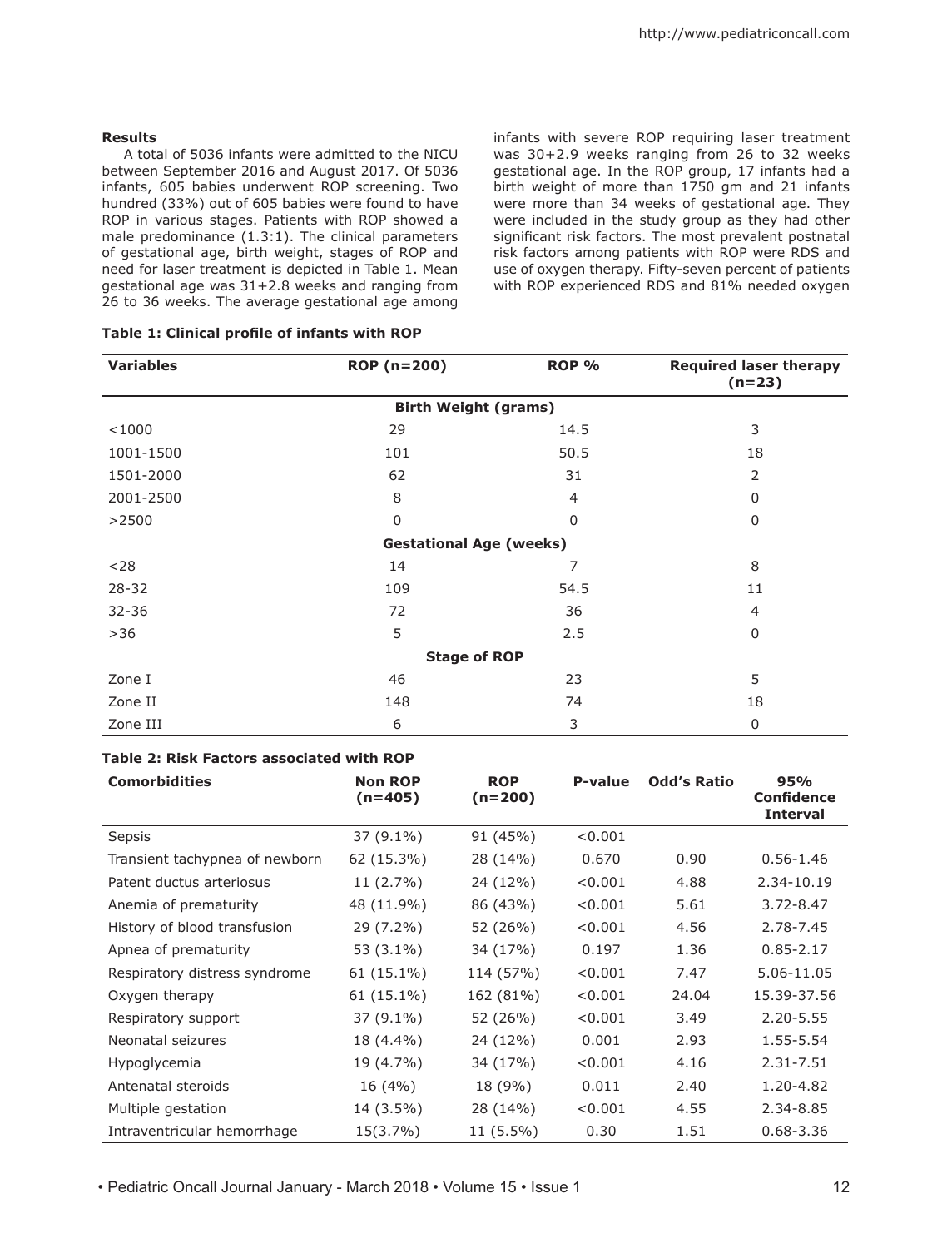therapy. Median duration of oxygen therapy required was 5 days (range: 1–42 days). Twenty six percent of patients required respiratory support via mechanical ventilation for an average of 3.5 days (range: 1 h–7 days). Forty three percent of infants with ROP were diagnosed with anemia of prematurity, while 26% of these infants required transfusion of packed red blood cells. Other significant postnatal risk factors noted were presence of sepsis (45%), transient tachypnea of the newborn (14%), apnea of prematurity (17%), patent ductus arteriosus (12%), hypoglycemia (17%) and neonatal seizures (12%). Multiple gestations were the most common prenatal risk factor with a prevalence of 14% among infants with ROP. Antenatal steroids were used in 9% of infants who developed ROP.

Of the 200 infants who developed ROP, 23 presented with severe enough disease warranting laser photocoagulation in both eyes. Twenty one out of these 23 infants weighed less than 1500gms. The average gestation age of these patients was 30 weeks (range: 26–32 weeks). All the 23 infants required oxygen therapy for an average of 10 days (range: 4–28 days). One half required respiratory support with an average length of 6 days on ventilation therapy (range: 4–8 days).

On comparison of co-morbidities (Table 2) between ROP and Non-ROP groups, the risk of development of ROP is significantly higher in infants with sepsis, patent ductus arteriosus (PDA), anemia of prematurity, oxygen therapy, respiratory support, multiple gestation, hypoglycemia and neonatal seizures (p <0.05). On applying the odds ratio with 95% confidence interval, all the co-morbidities except TTN were significantly associated with development ROP with RDS and oxygen therapy having the highest odds ratio (Table 2).

#### **Discussion**

Severe ROP is a debilitating disease, which left untreated, may lead to permanent visual loss, resulting in decreased quality of life for the individual as well as a significant financial burden on the individual and the community. (14) In India, approximately, 1 in 1000 children is blind, and the incidence of ROP is reported between 24% and 47%. (15) Our study revealed a prevalence of ROP among preterm infants admitted to the NICU of a tertiary care hospital to be 33.06%.

The American and British guidelines recommend screening for ROP for all infants born ≤30 weeks gestational age or weighing ≤1500gms at birth. The guidelines further recommend that infants with birth weight of 1500–2000gms who experience an unstable course requiring cardiorespiratory support should also be screened. (16) All infants who developed ROP in our study weighed <2000gms at birth. In our study, 31% of infants with ROP were between 1500-2000gm and the overall average gestational age was 31 weeks.

Previous studies suggest that the use of antenatal steroids decrease the severity of ROP. (5) Our study found only eighteen cases of ROP among infants subjected to antenatal steroids (Table 2). In addition, studies have identified intraventricular haemorrhage (IVH) as an independent risk factor for the development of severe ROP. (17) In contrast, our study found only eleven cases of IVH among the infants who developed ROP, all of whom developed only Stage I disease and did not warrant intervention (Table 2). The small sample size of this study limits us to comment further on this potential phenomenon. More studies are needed to further evaluate the relationship between antenatal steroids and history of IVH with the development of ROP.

We found the incidence of ROP among multiple gestations to be 14%. The CRYO-ROP study showed the likelihood of developing threshold ROP disease to be 36% in multiple gestation birth. (18) Another Indian study from Telegana reported an incidence of 17%. (17)

The most prevalent postnatal risk factors among patients with ROP were RDS and use of oxygen therapy, followed by anemia of prematurity and sepsis. Sepsis can act by the release of cytokines and endotoxins secondary to infection. Its prevention and early treatment may reduce the incidence of ROP. The prevalence of these postnatal risk factors has not been clearly outlined in other studies. (17)

All the 23 infants who presented with severe ROP necessitating laser photocoagulation intervention required oxygen therapy and half required respiratory support. These results underscore the importance of screening in infants with these specific risk factors since they were highly associated with severe disease.

#### **Conclusion**

The study underscores the importance of ROP screening of at risk neonates. The screening of infants above birth weight of 1750gms and 34 weeks' gestational age should not be missed if they possess any of the risk factors. Neonates <1500gms are to be screened more effectively as need for laser photocoagulation was more seen in this group.

#### **Funding :** None

#### **Conflict of Interest:** None

#### **References :**

- 1. Tasman W. Retinopathy of Prematurity. Do we still have a problem? Arch Ophthalmol. 2011; 129:1083-6.
- 2. Azad R, Chandra P. Retinopathy of Prematurity. J Indian Med Assoc. 2005; 103: 370-2.
- 3. Coats DK, Miller AM, Hussein MA, McCreery KMB, Holz E, Paysee EA. Involution of Retinopathy of Prematurity after Laser treatment: Factors associated with developed of Retinal Detachment. Am J Ophthalmol. 2005; 140: 214-22.
- 4. Munoz B. Blindness and visual impairment in the Americans and the Caribbean. Br J Ophthalmol. 2002; 86:498-504.
- 5. Alajbegovic J, Zvizdic D, Alimanovichalilovic E, Dodik I, Duvnjak S. Risk Factors for Retinopathy of Prematurity in Premature Born Children. Med Arch Sarajevo Bosnia Herzeg. 2015; 69: 409-13.
- 6. Kumaravel KS, Ganesh J, Balaji J, Pugalendhiraja KV, Ramesh Babu B. A Study on Impact of NRHM on Neonatal